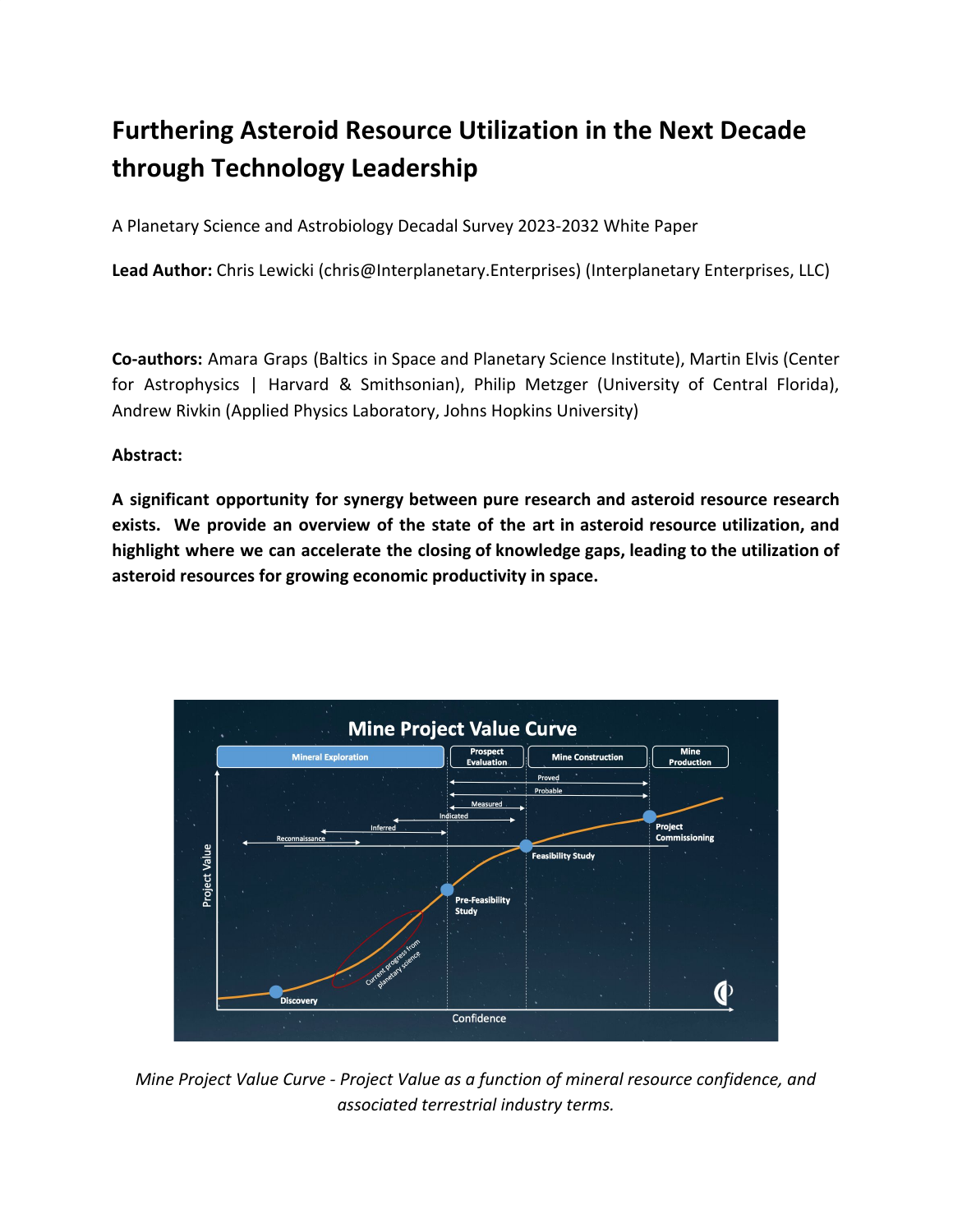#### **Executive Summary**

The study of asteroids as a way to understand Solar System origins and dynamic evolution is accelerating with recent science missions including OSIRIS-REx, Hayabusa 2 and soon to be launched missions including Psyche, Lucy, DART, MMX and Janus. Simultaneously there has been a rapid growth of activity around *using* the vast resources of the asteroids. Many of the science mission results also contribute to understanding these objects as potential orebodies. A significant opportunity for synergy between pure research and asteroid resource research has opened up, with pure and applied research each benefiting from the other. This white paper provides a brief overview of the state of the art in asteroid resource utilization, and highlights where further research can help accelerate the closing of science knowledge gaps, leading to the utilization of asteroid resources for growing economic productivity in space.

### **Asteroid Resources**

Asteroid Resources are vast. The iron in the Main Belt has some 10 million times the known resources on Earth<sup>1</sup>. Water and other volatiles, as well as precious metals, are also abundant among the asteroids. For a long time, though, the prospect of actually harnessing these resources has seemed remote. Now "Mining the Sky" is no longer seen as a fantasy, but as a realistic, though challenging, enterprise. Starting about a decade ago, there have been a number of well-publicized start-ups with asteroid mining as their goal: Planetary Resources, Deep Space Industries, TransAstra and others. These commercial pursuits have been supplemented by a space-resource focused degree program at the Colorado School of Mines, and graduate seminars at the University of Central Florida, among others.

The near-term hurdles are mostly financial. Development of the necessary technology needs too long a horizon (>5 years) for most investors. The US government has often brought down risk for entrepreneurs by investing in new technology<sup>2</sup>. NASA is already supporting asteroid resource activities via the SBIR and NIAC programs<sup>3</sup>. Keeping in mind that NASA is charged to "seek and encourage, to the maximum extent possible, the fullest commercial use of space"<sup>4</sup>, and its strategic goal #3: "Address national challenges and catalyze economic growth"<sup>5</sup>, support of asteroid mining perfectly fits NASA's mandate. More directly, Planetary Science will directly benefit from asteroid resource utilization. The same technologies developed for asteroid resource use will also bring great benefits to planetary science by enabling many more deep

<sup>&</sup>lt;sup>1</sup> "Mining the Sky: Untold Riches from the Asteroids, Comets, and Planets", John S. Lewis (Reading, MA:

Addison-Wesley, 1996); Elvis, M., and Milligan, T., "How much of the solar system should we leave as wilderness?" Acta Astronautica, (2019), 162, 574.

<sup>&</sup>lt;sup>2</sup> see e.g. "The Entrepreneurial State", Mariana Mazzucato (2013, Anthem Press.)

<sup>&</sup>lt;sup>3</sup> E.g. Demonstration of "Optical Mining" For Excavation of Asteroids and Production of Mission Consumables: <https://www.sbir.gov/sbirsearch/detail/887233>

<sup>4</sup> Title 51, U.S. Code § 20112. Functions of the Administration: <https://www.law.cornell.edu/uscode/text/51/20112>

<sup>&</sup>lt;sup>5</sup> NASA Strategic Plan 2018: <https://go.nasa.gov/2ZBjwbV>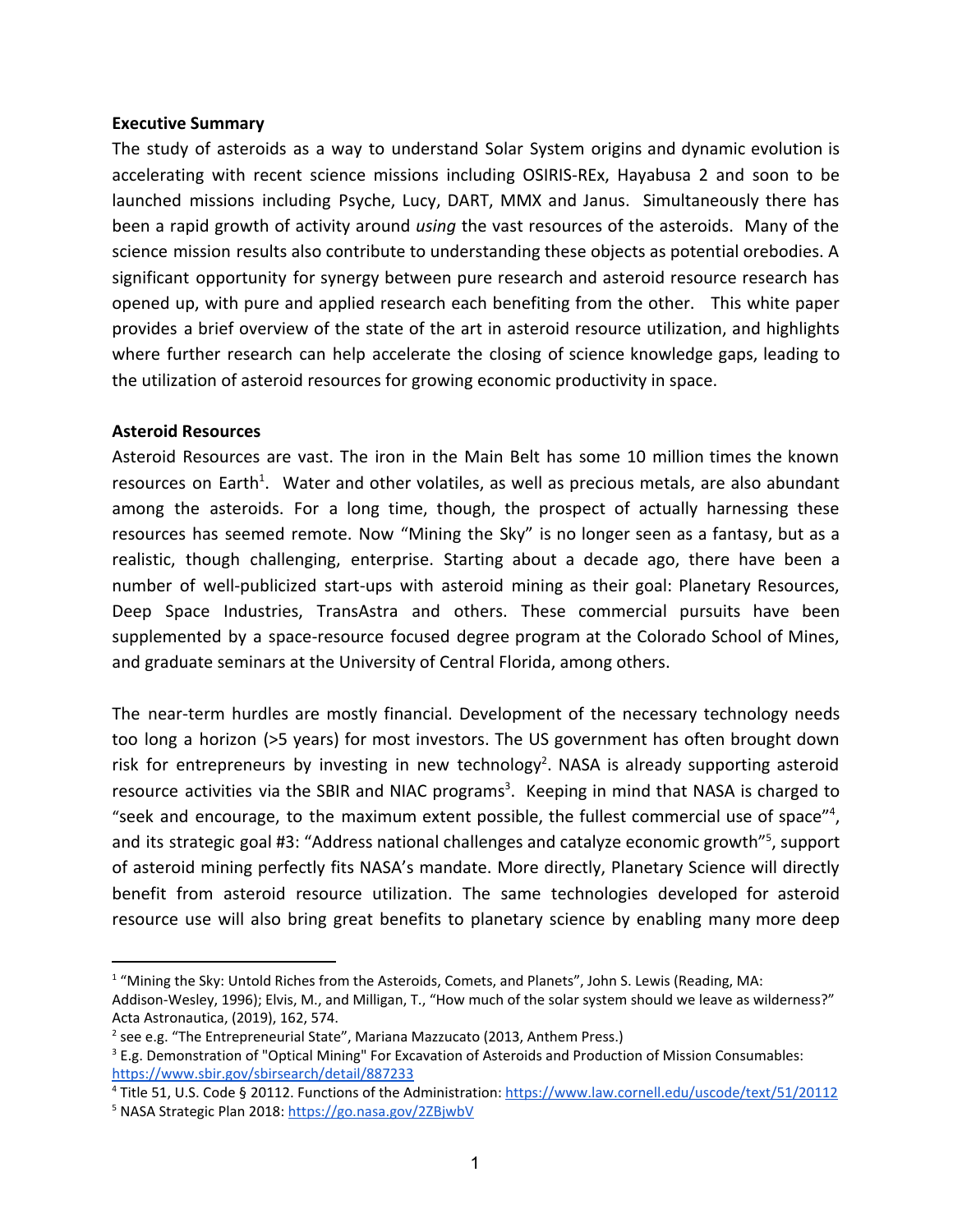space missions within the same cost envelope. Similarly, planetary science will inform the prospecting and mining of these resources, enabling more efficient prospecting.

Here we flow down from the goals, through the currently recognized science knowledge gaps, to generate a list of activities that NASA, NSF, USGS and other agencies could undertake in the 2023-2032 decade to further asteroid resource utilization $6$ .

# **II. An International Asteroid Mining Community Roadmap to address Asteroid Resource Science Knowledge Gaps.**

The decade of the 2010s saw a global shift of interest towards private space industry endeavors. Due to their different funding streams (private versus public), communication and interaction between private space workers and planetary scientists was relatively limited until the middle of the decade. From the point of view of the asteroid scientists, why weren't the companies hiring asteroid specialists?<sup>7</sup> From the point of view of the companies, their concern was financial: how to develop the research and technology for mining in the far future with limited R&D support, while financially supporting their company today? Asteroid scientists are an expensive resource too. Academic research to further asteroid mining has been extremely limited.

To address this problem, A. Graps convened the international planetary science community with asteroid mining companies and their funders in the first workshop on "Asteroid Science Intersections with in-space Mine Engineering" (ASIME) in September 2016 in Luxembourg<sup>8</sup>. The workshop themes included astronomical surveys, near-surface and on-surface asteroid operations. The questions by the companies were collected by J.L. Galache and the answers were provided by the asteroid researchers, which yielded 'science knowledge gaps' (SKGs)<sup>9</sup>. The ASIME-derived SKGs provided the first *community-developed* scientific roadmap supporting asteroid mining. The theme of ASIME 2018 was asteroid composition and related SKGs with the community's focus on the OSIRIS-REx and Hayabusa 2 asteroid missions<sup>10</sup>. The next refinement of the SKGs is planned in the third ASIME workshop (delayed until April 2021).

<sup>&</sup>lt;sup>6</sup> The ethical challenges arising from the use of asteroid resources are addressed in a companion white paper (Asteroid Resource [Utilization:](https://arxiv.org/abs/2011.03369) Ethical Concerns and Progress, Rivkin et al. 2020).

<sup>&</sup>lt;sup>7</sup> "Why Commercial Space Startups Need Scientists", Elizabeth Frank, <https://bit.ly/33xR2ke>

<sup>8</sup> *Asteroid Science Intersections with In-Space Mine-Engineering (ASIME) 2016.* September 21-22. Luxembourg City, Luxembourg. <http://fmispace.fmi.fi/index.php?id=asime16>

<sup>9</sup> Graps, A. + 30 Co-Authors. 80-page White Paper ASIME 2016 outcome with Science Knowledge Gaps: "Answers to Questions from the Asteroid Miners" [\(https://arxiv.org/abs/1612.00709](https://arxiv.org/abs/1612.00709))

<sup>&</sup>lt;sup>10</sup> Graps, A. +43 Co-Authors. 65-page White Paper ASIME 2018 outcome: "Answers to Asteroid Composition Questions from the Asteroid Miners" [\(https://arxiv.org/abs/1904.11831](https://arxiv.org/abs/1904.11831))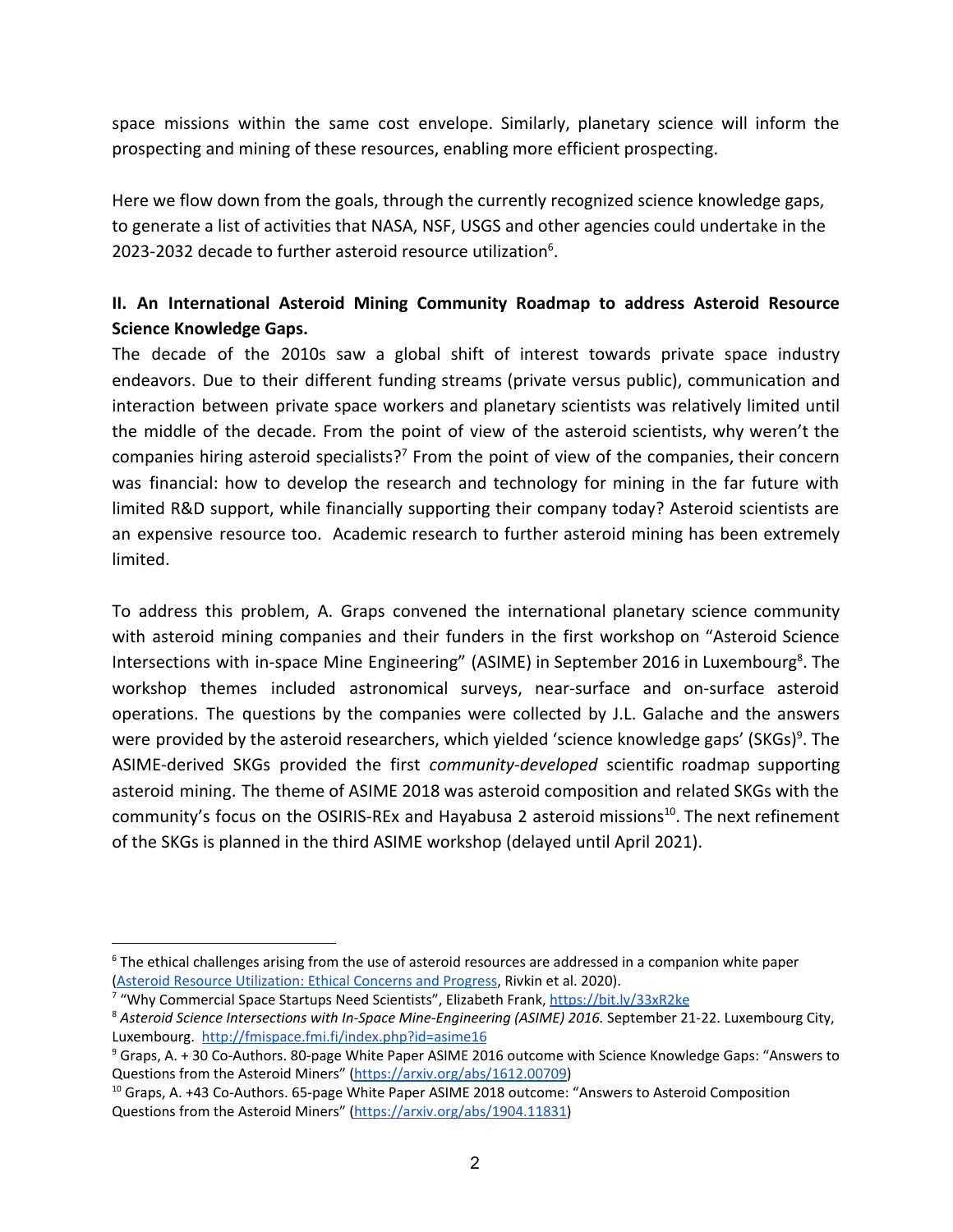### **III. State of the Art in 2020 – Asteroid Resource Science Knowledge Gaps**

The ASIME process has identified the many steps in the resource utilization process. While progress has been rapid<sup>11,12</sup>, many require further development<sup>13</sup>. The six "Science Knowledge Gaps" identified by ASIME 2016 map to some fundamental questions of asteroid science: (1) better mapping of meteorite classification to asteroids, (2) dedicated near-Earth asteroid (NEA) discovery and follow-up, (3) understanding of granular material dynamics and low gravity, (4) identifying the most accessible objects, (5) making more certain links between predicted NEA source regions and actual physical properties, and (6) adequate data on the particle size-frequency distribution of asteroid regolith and deeper interior.

Here we provide a first list of 2020 Decadal science knowledge gaps for asteroid resources, one that can be refined by a more formal study.

- 1. *Knowledge of the Asteroid Population.* For the first asteroid resource ventures it is the near-Earth objects (NEOs) that are relevant, as they are on average more accessible than the Main Belt and other populations. Only a few percent of NEOs are anticipated to be rich in the hydrated minerals for the extraction of water, $14$  the favored first product of asteroid mining. Hence expanding knowledge of the NEO population is a prerequisite for prospecting asteroid resources. The concomitant gain for small body studies in general is clear.
- 2. *Prospecting Resource Richness*. Terrestrially, benefitting from the more extensively developed (and comparably data-rich) field of geology, the mineral and energy industries have developed standards for demonstrable knowledge of the availability of resources of interest. Mineral Resources are subdivided, in order of increasing geological confidence, into *Inferred, Indicated*, and *Measured* categories. Thus far, virtually all resources beyond Earth's surface lie are merely Inferred or Indicated, which are insufficient to make useful economic viability estimates. In mining terms, a "Feasibility Study" progresses through increasingly informed analyses from "Order of Magnitude", graduating to "Preliminary Feasibility", before potentially achieving a "Detailed Feasibility Study" which is used to inform funding decisions<sup>15</sup>. Asteroid resources are mostly in the Order of Magnitude stage. Later stages represent more substantiated resource confidence (see cover figure). Applying these concepts to space resources leads to the need for bulk characterization, homogeneity and to being able to cross-reference inferences from related asteroid populations, whether those measurements are made directly or indirectly from meteoritics, astronomical spectroscopy, sample return, or in-situ measurements. Being able to infer the content of

<sup>&</sup>lt;sup>11</sup> Graps, A. Ten Asteroid Mining Milestones 2018-2019 [https://bit.ly/33w35yr,](https://bit.ly/33w35yr) 2019-2020 <https://bit.ly/2RqYkAP>

<sup>&</sup>lt;sup>12</sup> Aerospace America, Dec 2019 "International momentum for space resources ramps up" <https://bit.ly/3km3tqk>

<sup>&</sup>lt;sup>13</sup> Galache, J.L and Graps, A.L. "What do you need to know to mine an asteroid?" <https://bit.ly/2ZEzWQS>

<sup>14</sup> Rivkin A., DeMeo F. JGR Planets (2018) "How Many Hydrated NEOs Are There?" <https://bit.ly/33vDnKL>

<sup>&</sup>lt;sup>15</sup> Mining Feasibility Study [https://en.wikipedia.org/wiki/Mining\\_feasibility\\_study](https://en.wikipedia.org/wiki/Mining_feasibility_study) accessed Sept 2020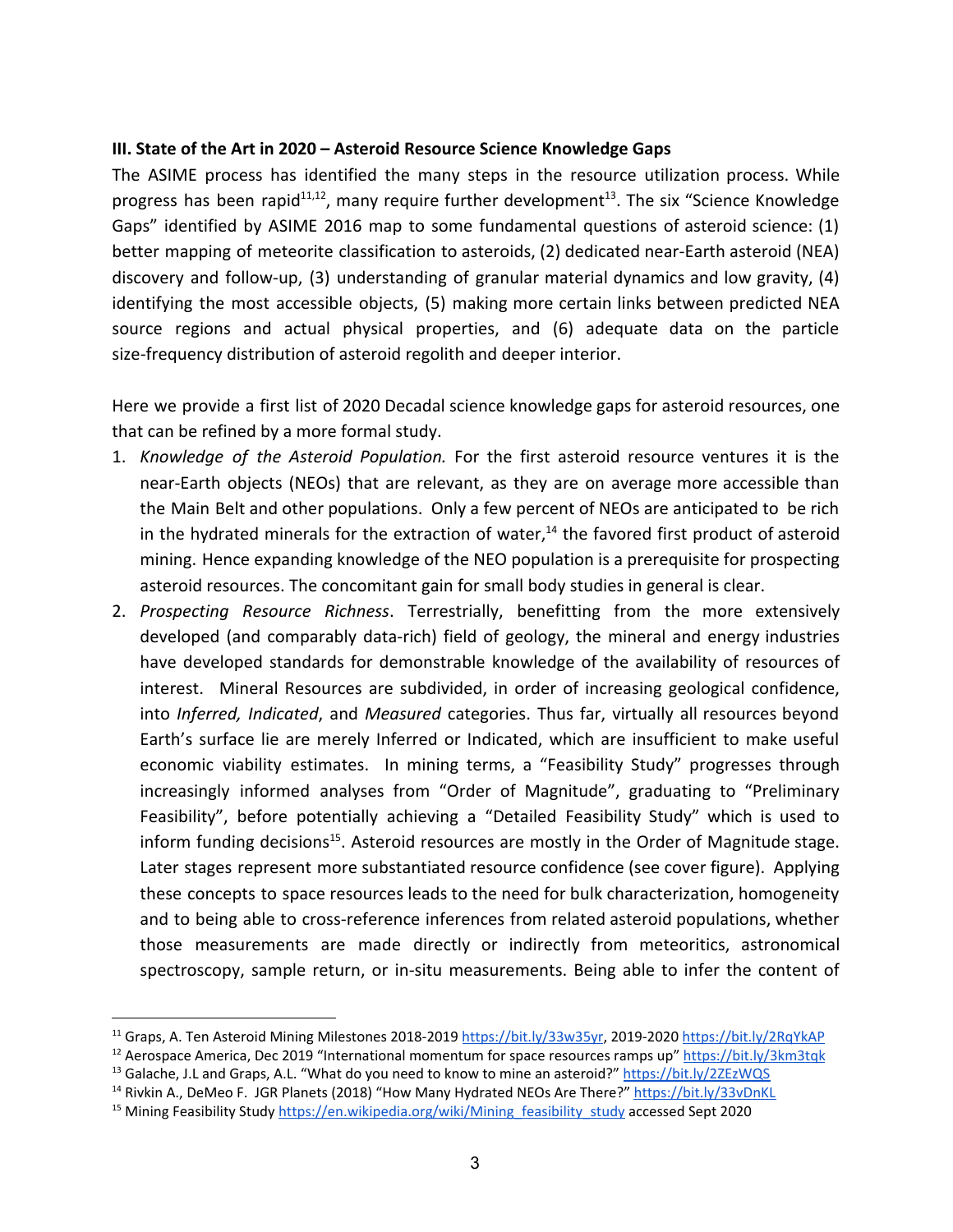asteroids at the Preliminary Feasibility level would benefit studies of scientifically interesting asteroids too.

- 3. *Deep Space Prospecting/Exploration*. The need to find a few good asteroids means using in situ measurements of tens of candidates. So many missions must then be cheap, and so small and largely autonomous, in order to be economic. NASA's recent inclusion of small deep space missions and their supporting technology will provide commensurate benefit here.
- 4. *Handling an asteroid.* Operating spacecraft near an irregular, possibly tumbling asteroid poses problems. Hayabusa 1, 2, Rosetta and OSIRIS-REx have begun to retire this risk. Attaching to the surface of an asteroid, rather than touch-and-go or tumbling landings, has not yet been attempted, but is necessary for large scale asteroid mining. The ability to land and safely access the asteroid sub-surface would clearly benefit planetary science.
- 5. *In situ extraction.* Many asteroids are "rubble piles" complicating excavation methods, and making it difficult to gain a strong purchase on the surface. The evolution of small solar system bodies may well be influenced by their granular physics. Yet the physics of granular bodies in zero-g is little explored and lacks a predictive theory.
- 6. *Beneficiation.* Concentrating the desired resource from the raw material (refining) will require both adapting Earth-based methods to 0-g, and developing new methods which leverage the unique environment (e.g. TransAstra Optical Mining™).

### **IV. Near-term Activities to Further Asteroid Utilization**

Currently global space programs visit about one small body every two years. The smallsat revolution applied to asteroid prospecting could enable in situ science missions to NEOs by the dozen in the 2030s. The increase in the available volume and variety of data could be profound. With the development of a sustained space resource industry, it is anticipated that private funding for asteroid science studies will outweigh public sources<sup>16</sup>. Historically, much of (if not most) Earth science data has come from economic geology rather than purely academic research campaigns<sup>17</sup>. With up to 95% of geoscientists supported directly or indirectly by economic geology<sup>18</sup>, economic planetary science could likewise improve the health of the system. Economic development in the region called "space" has been found to be correlated to scientific productivity in space<sup>19</sup>. These considerations indicate that resource utilization missions will support science in more ways than just the datasets they collect, producing great returns in planetary science. Addressing the 2020 Decadal science knowledge gaps can be addressed in the 2023-2032 timeframe with focus in the following areas:

<sup>&</sup>lt;sup>16</sup> Metzger, P. T. (2016). "Space development and space science together, an historic opportunity." Space Policy, 37, 77-91.

<sup>17</sup> Metzger, P. T. "Economic planetary science in the 21st century." Planetary Science Vision 2050 Workshop, *LPI* Abstract #1989 (2017): 8126.

<sup>18</sup> U.S. Bureau of Labor Statistics website. <https://www.dol.gov/>

<sup>19</sup> Gantman E.R. (2012), *Scientometr.* 93, 967–985.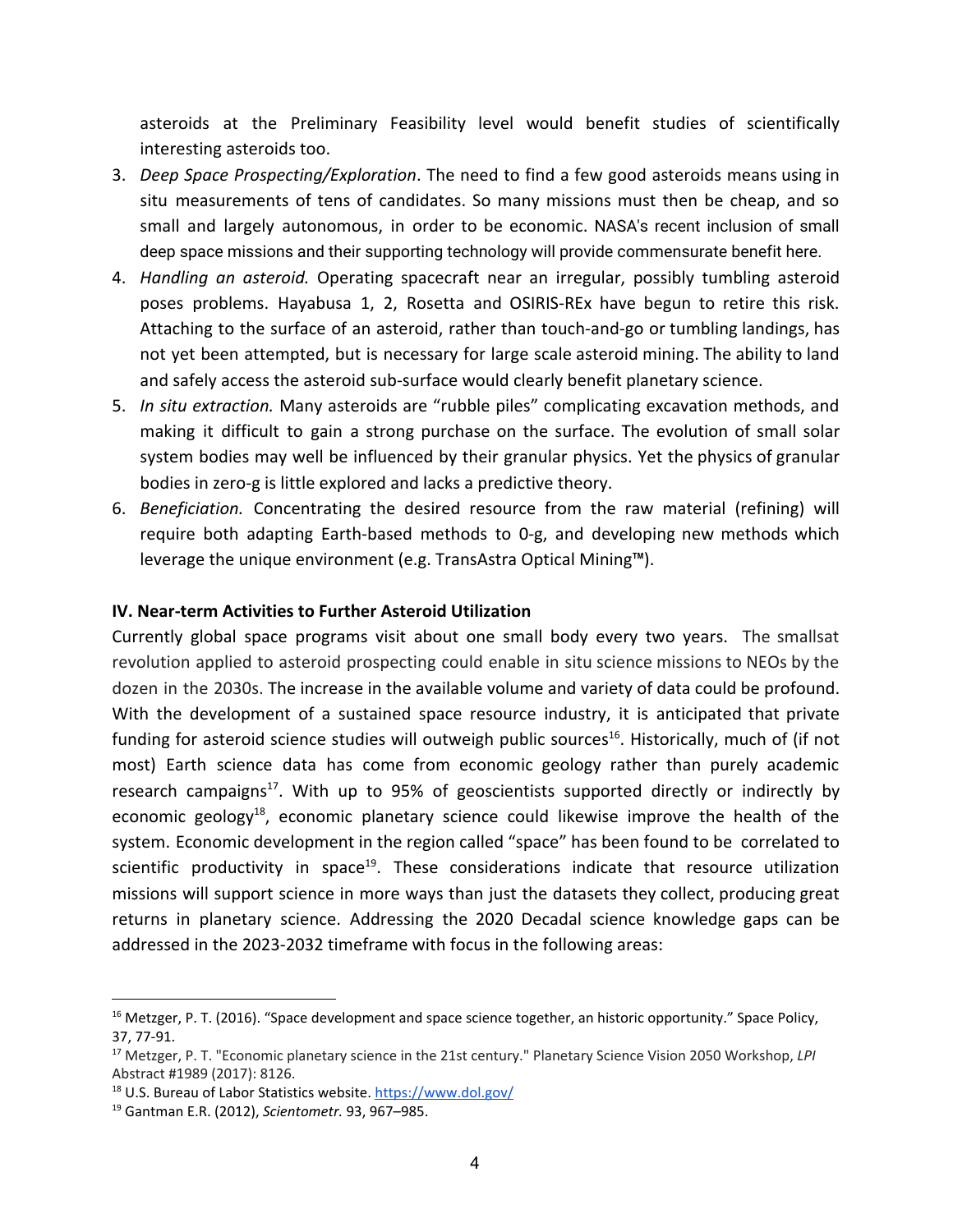[1] **Enhanced access to asteroid data.** Collating all existing and future data on asteroids, especially NEOs, into easily accessible public databases could speed up resource assessment for mining, while also providing a valuable tool for planetary science. The international asteroid physical properties databases provide macro physical properties<sup>20,21,22</sup>. However, further details on the individual asteroid's surface properties are needed and can be addressed via a multiwavelength collation such as that in the Asteroid Regolith Database<sup>23</sup> and in asteroid regolith simulants<sup>24</sup>. Interoperability of these databases to allow queries to be defined with parameters in any combination of databases, including using APIs would be helpful.

[2] **Our knowledge of the population of NEOs** will be essentially completed down to ~50 meters diameter by 2032 in terms of discovery and orbit determination. In the mid-IR the NASA NEO Surveillance Mission (NEOSM) and, in the optical, with the NSF Vera Rubin Observatory (VRO) will accomplish this task. NEOSM is particularly useful for asteroid resources as it is unbiased against dark objects and can provide good size estimates from thermal modeling, and so improved resource estimates. In combination VRO and NEOSM give the NEO albedos. Carbonaceous, and potentially water-rich, asteroids usually have low albedo, separating them from the bulk of the asteroid population.

Finer-grained classification of NEOs could come from greatly increased ground-based spectroscopy to rapidly *classify their types by the thousand*. Such data would allow prospecting efforts to focus on the minority of promising NEOs, and would advance asteroid science. NASA and NSF investments in existing 8-meter class telescopes for both asteroid science and resource reconnaissance could jointly provide a new mission for the present generation of these telescopes will be outclassed by the new generation of 30-meter-class telescopes around 2030.

More detailed *infrared spectroscopy of NEOs* could provide many more diagnostics, notably the 3 micron water feature. While IR spectroscopy of faint asteroids is very challenging from the ground, a spectrometer on a meter-class space telescope may provide direct knowledge of surface composition, including water content, for many more NEOs. Study of such a mission for launch at the end of the 2023-2032 decade is desirable.

[3] **Determining asteroid-appropriate economic resource estimates**. Several NEOs have signatures of hydrated minerals on their surfaces, and so may be the first targets of asteroid mining efforts. However, is an asteroid's surface representative of its interior? This matters for resource assessment, but also for understanding asteroid evolution. Can remote sensing provide diagnostic information about its interior? Measurements from OSIRIS-REx and Hayabusa 2 can be used to address this question, both from in situ data and from study of the returned samples. Hayabusa 2's samples will be of particular interest as they contain material

<sup>&</sup>lt;sup>20</sup> Asteroid Physical Properties archives @ JPL Small-Body Database [https://ssd.jpl.nasa.gov/sbdb\\_query.cgi](https://ssd.jpl.nasa.gov/sbdb_query.cgi)

<sup>21</sup> Asteroid Physical Properties Database @ Lowell Observatory <https://asteroid.lowell.edu/astinfo/>

<sup>22</sup> MP3C @ OCA (France) <https://mp3c.oca.eu/catalogue/index.htm>

<sup>&</sup>lt;sup>23</sup> Graps, A. L., Vaivode, M., Consolmagno SJ, G. J., and Britt, D. T.: An Asteroid Regolith Database for ISRU, Europlanet Science Congress 2020, online, 21 September–9 Oct 2020, EPSC2020-939, 2020

<sup>24</sup> Exolith Lab : <https://sciences.ucf.edu/class/exolithlab/>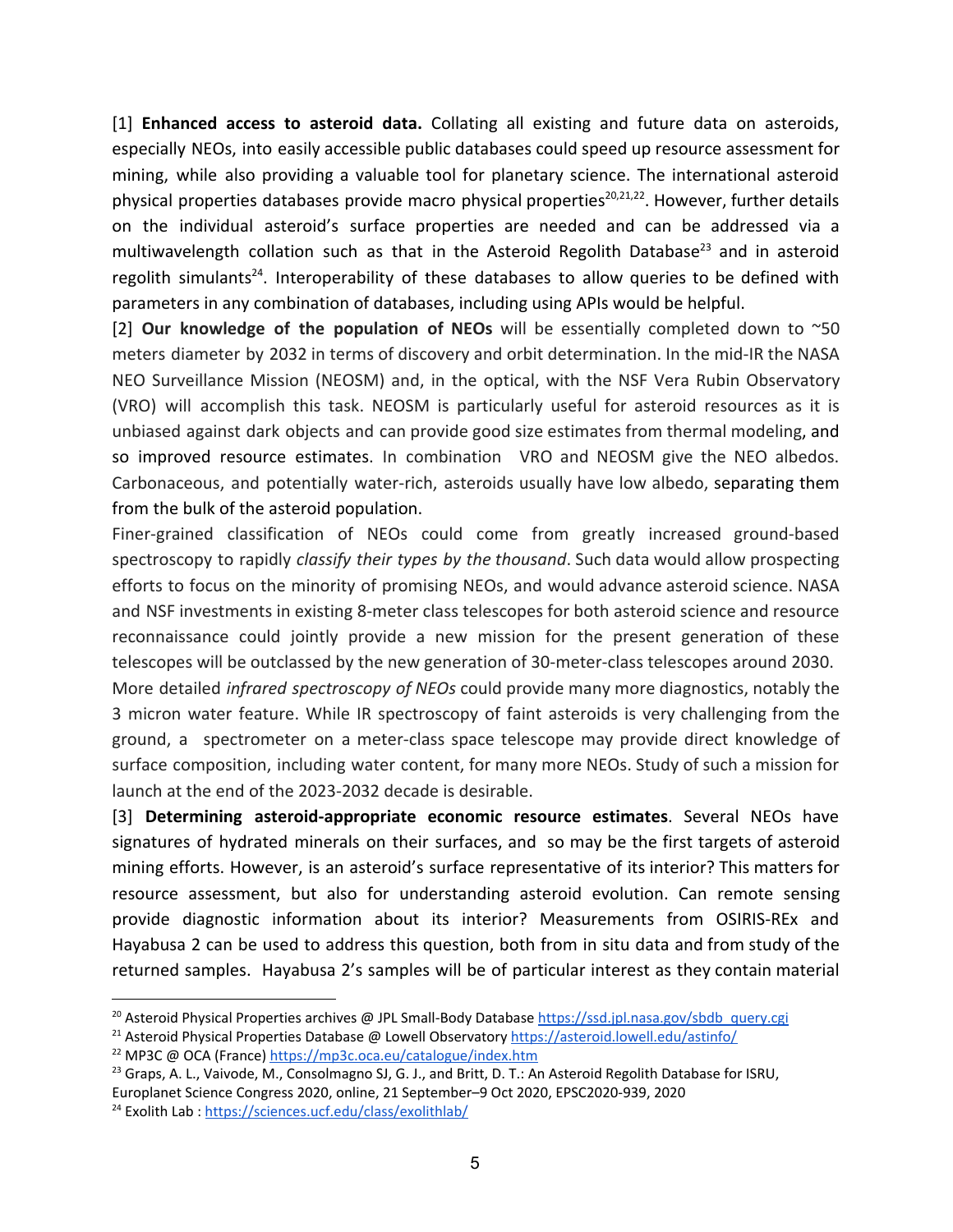excavated from the sub-surface. Data from many additional NEOs will be needed to generalize these results.

[4] **In-situ spacecraft exposure experiments to mitigate dust risks.** The deleterious effects of asteroid dust  $-$  "fines"  $-$  on thermal, radiating and optical surfaces and mechanisms are likely to be significant for mining and science missions alike. Understanding these effects will allow mitigations to be implemented to create mission resilience. Regolith dust particles are charged by the solar wind plasma and lofted by electrostatic forces, altering the regolith surfaces of asteroids with consequences for both scientific and mining missions. Our understanding of dust lofting has recently been revolutionized after 40 years<sup>25</sup>. The Patched Charge Model<sup>26</sup>, shifts our view from the regolith surface to charging *within microstructures* inside the regolith. Large, negative charges can lead to explosive ejection of dust. In situ tests of this model are needed for basic physics understanding and for developing mitigation strategies for asteroid surface operations.

[5] **In-situ extraction experiments.** Micro-g experiments on simulants, mini-moons, on recently-collected samples, or in situ in the asteroid environment, allow for exploration of techniques for the extraction of useful materials, and scientifically interesting minerals, from raw asteroid material. A myriad of challenges, and likely unpleasant surprises, await in beneficiating material in this unfamiliar environment. At industrial scales the characterization of waste and the concentration of natively toxic products may be of concern for autonomously sustainable and environmentally-conscious processes. Initially these investigations may be hosted on board a kinetic penetrator, such as the tunable diode laser spectrometer and resistive calorimeter proposed in Planetary Resources' inaugural Exploration Mission.<sup>27,28</sup> Follow-on investigations can refine, and scale-up successful experiments to larger, higher-throughput prototypes until commercially viable designs are proven and implemented.

[6] **Perturbation of "global" asteroid equilibrium**. Asteroid "geotechnical" properties are largely unknown, but critical for designing and operating infrastructure on their surfaces. Most or all NEOs are thought to be rubble piles, including many structural voids, and many have rotation periods and shapes that are near or at stability limits after aeons of Solar System processing. Mining operations, or even scientific drilling, could cause large-scale resurfacing and reshaping of NEOs, including mass loss, and possible loss of mission. In order to understand these effects, avoid consequences, and exploit opportunities, research and experiments to understand the effects of "global" perturbations to the equilibrium of a small body will be very productive. These investigations will likely include microgravity granular physics, or global effects of changes in angular momentum magnitude and/or vector<sup>29</sup>. Experimentation on

<sup>&</sup>lt;sup>25</sup> See 2020 Decadal Survey White Paper: X. Wang et al: "Electrostatic Dust Transport Effects on Shaping the Surface Properties of the Moon and Airless Bodies across the Solar System"

<sup>&</sup>lt;sup>26</sup> Wang, X., J. Schwan, H.-W. Hsu, E. Grün, and M. Horányi (2016), Geophys. Res. Lett., 43, 6103-6110.

<sup>27</sup> Arkyd-301, <https://www.planetaryresources.com/missions/arkyd-301/> accessed Sept 2020

<sup>&</sup>lt;sup>28</sup> "The Planetary Resources Exploration Plan", Unpublished internal document, 2017

<sup>&</sup>lt;sup>29</sup> WRANGLER - Capture and De-Spin of Asteroids & Space Debris, <https://go.nasa.gov/3kfV33E>